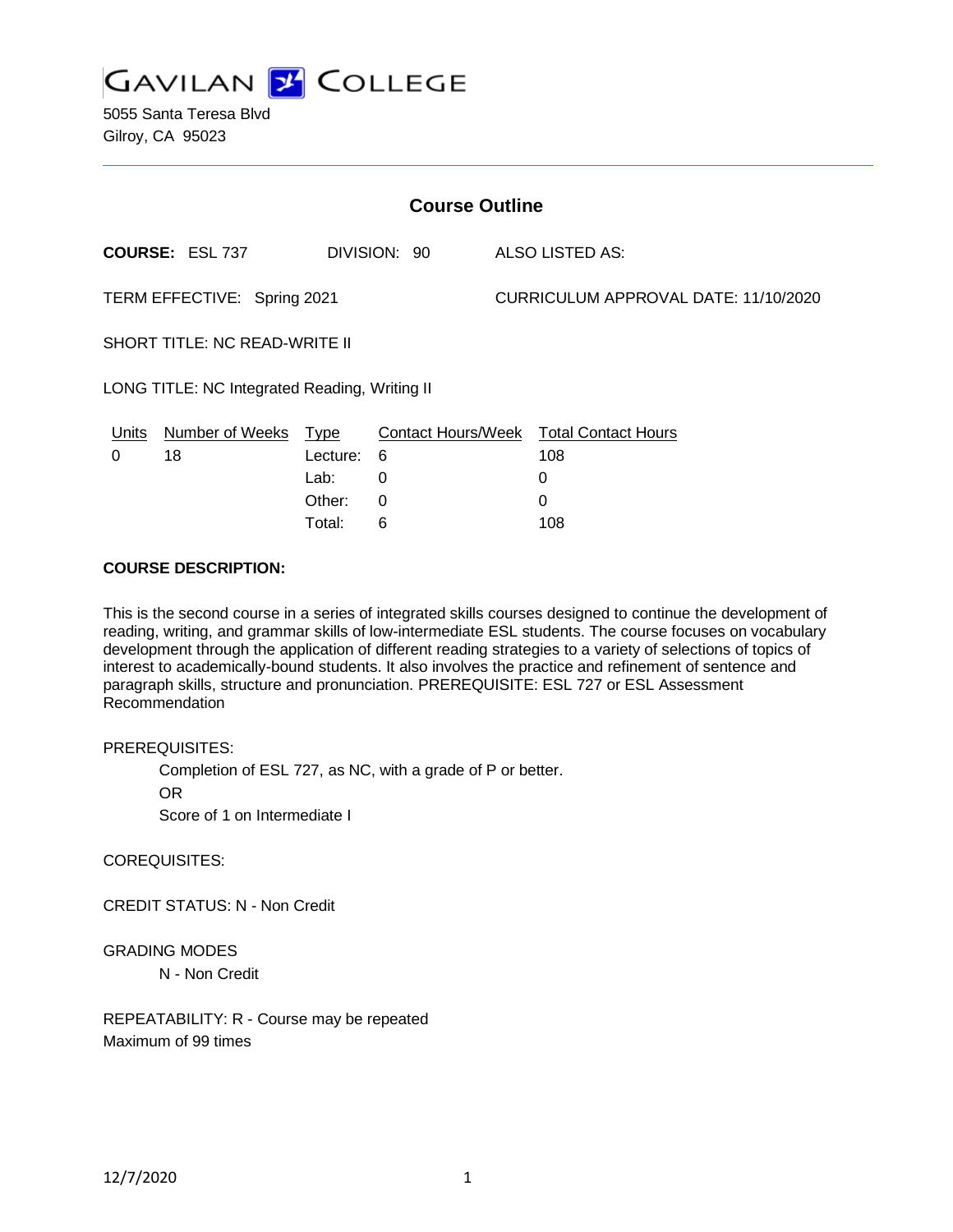SCHEDULE TYPES:

- 02 Lecture and/or discussion
- 05 Hybrid
- 71 Dist. Ed Internet Simultaneous
- 72 Dist. Ed Internet Delayed

# **STUDENT LEARNING OUTCOMES:**

1. Demonstrate reading skills such as identifying the main idea and supporting details, making inferences, and drawing conclusions.

Measure of assessment Classroom exercises, tests, homework assignments.

Year assessed, or planned year of assessment 2017

Institution Outcome Map: 1. Communication, 2. Cognition

2. Use context clues, parts of speech, and affixation to understand new vocabulary. Measure of assessment classroom exercises, tests, homework assignments Year assessed, or planned year of assessment 2017 Institution Outcome Map: 1. Communication, 2. Cognition

3. Read, recognize and write affirmative and negative statements and questions using the following verb tenses simple present, present continuous, past continuous, simple past, and future. Measure of assessment classroom exercises, tests, homework assignments Year assessed, or planned year of assessment 2017 Institution Outcome Map: 1. Communication, 2. Cognition, 7. Content Specific

4. Write simple and compound sentences within short paragraphs utilizing the correct structure, word order and punctuation.

Measure of assessment classroom exercises, tests, homework assignments

Year assessed, or planned year of assessment 2017

Institution Outcome Map: 1. Communication, 2. Cognition, 7. Content Specific

# **CONTENT, STUDENT PERFORMANCE OBJECTIVES, OUT-OF-CLASS ASSIGNMENTS**

Curriculum Approval Date: 11/10/2020 - **DE MODIFICATION ONLY** 25 Hours Participate in an introduction to the course and its requirements. Do ice-breaker activity to get to know the students. Read passages from the textbook on a theme such as, "Your Personality", and do text work as follows: Preview each reading via its title, visuals, and pre-reading questions. Answer True/False, Multiple Choice, and Short Answer questions. Skim readings for main idea. Scan readings for specific information. Use context clues to understand new vocabulary. Learn reading-specific parts of speech and affixes. Make

inferences and draw conclusions. Review the PRESENT CONTINUOUS, SIMPLE PRESENT and FUTURE tenses. Introduce form and punctuation of simple and compound sentences. TEST on reading and writing skills and grammar practiced during this first cycle of teaching.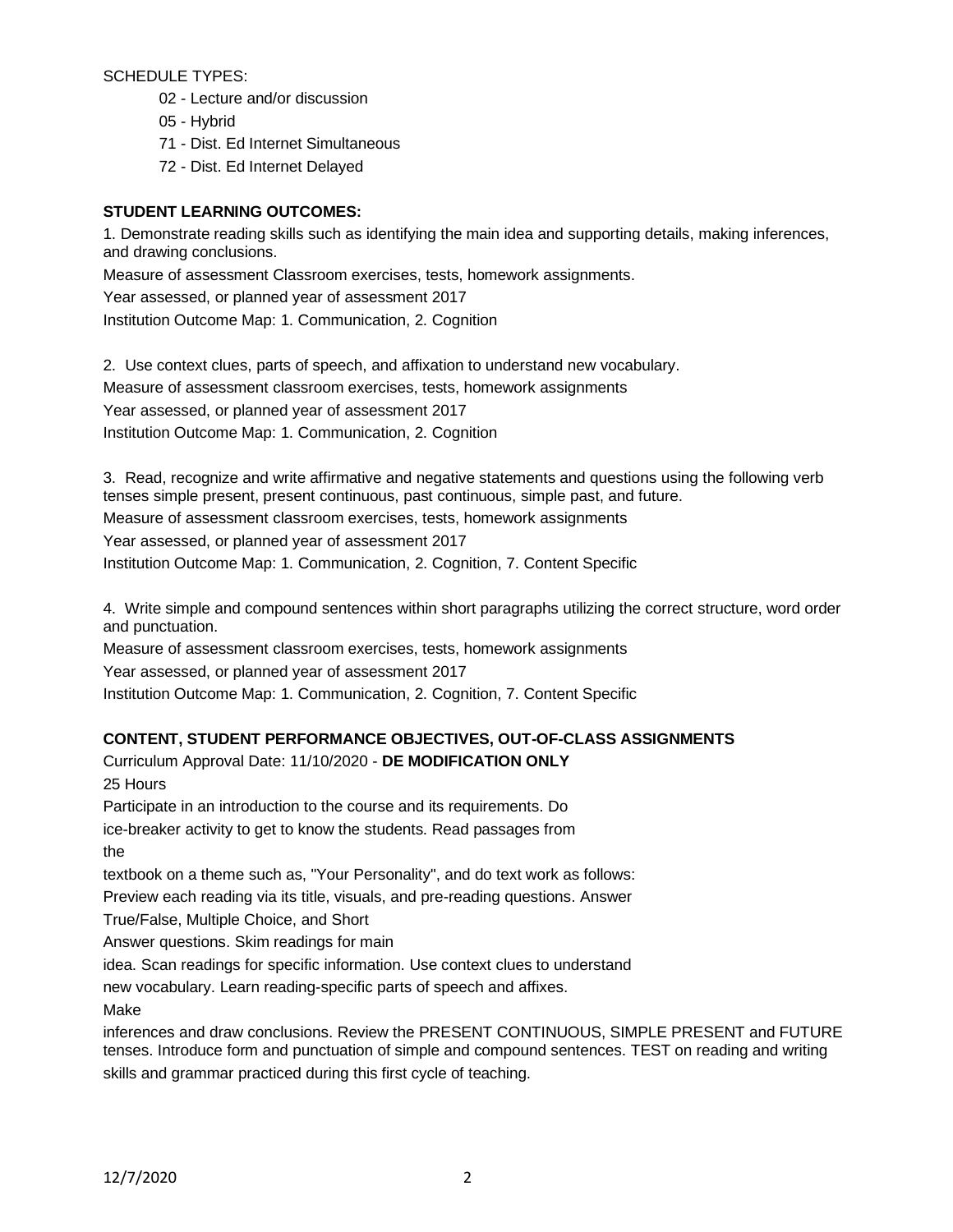# STUDENT PERFORMANCE OBJECTIVES:

Activate any prior knowledge of a subject before reading about it. Distinguish between the main idea and the details of a reading. Expand vocabulary through context clues. Identify and use the different parts of speech and word affixes. Make inferences and draw conclusions. Compare and contrast forms and usage of tenses. Construct yes/no and information questions and affirmative and negative statements. Use frequency adverbs. Differentiate action and non-action verbs. Use TIME and IF CLAUSES in the FUTURE. Express FUTURE time using PRESENT CONTINUOUS and SIMPLE PRESENT. Write controlled paragraphs using the above mentioned tenses and coordinating conjunctions. Punctuate simple and compound sentences. OUT-OF-CLASS ASSIGNMENTS: Do the assigned sentence writing, textbook readings, and exercises. 25 Hours Read passages from the textbook on a theme such as, "Food", and do text work as follows: Preview each reading via its title, visuals, and pre-reading questions. Answer True/False, Multiple Choice, and Short Answer questions. Skim readings for main idea. Scan readings for specific information. Use context clues to understand new vocabulary. Learn reading-specific parts of speech and affixes. Make inferences and draw conclusions. Review the SIMPLE PAST tense and introduce the PAST CONTINUOUS. TEST on reading and writing skills and grammar practiced during this second cycle of teaching. STUDENT PERFORMANCE OBJECTIVES: Activate any prior knowledge of a subject before reading about it. Distinguish between the main idea and the details of a reading. Expand vocabulary through context clues. Identify and use the different parts of speech and word affixes. Make inferences and draw conclusions. Compare and contrast forms and usage of tenses. Construct yes/no and information questions and affirmative and negative statements. Use TIME CLAUSES in the past. Express past time using SIMPLE PAST and PAST CONTINUOUS. Write controlled paragraphs using the above mentioned tenses. Punctuate simple and compound sentences. Edit for tense consistency and correct paragraph format. OUT-OF-CLASS ASSIGNMENTS: Do the assigned paragraph writing, textbook readings, and exercises.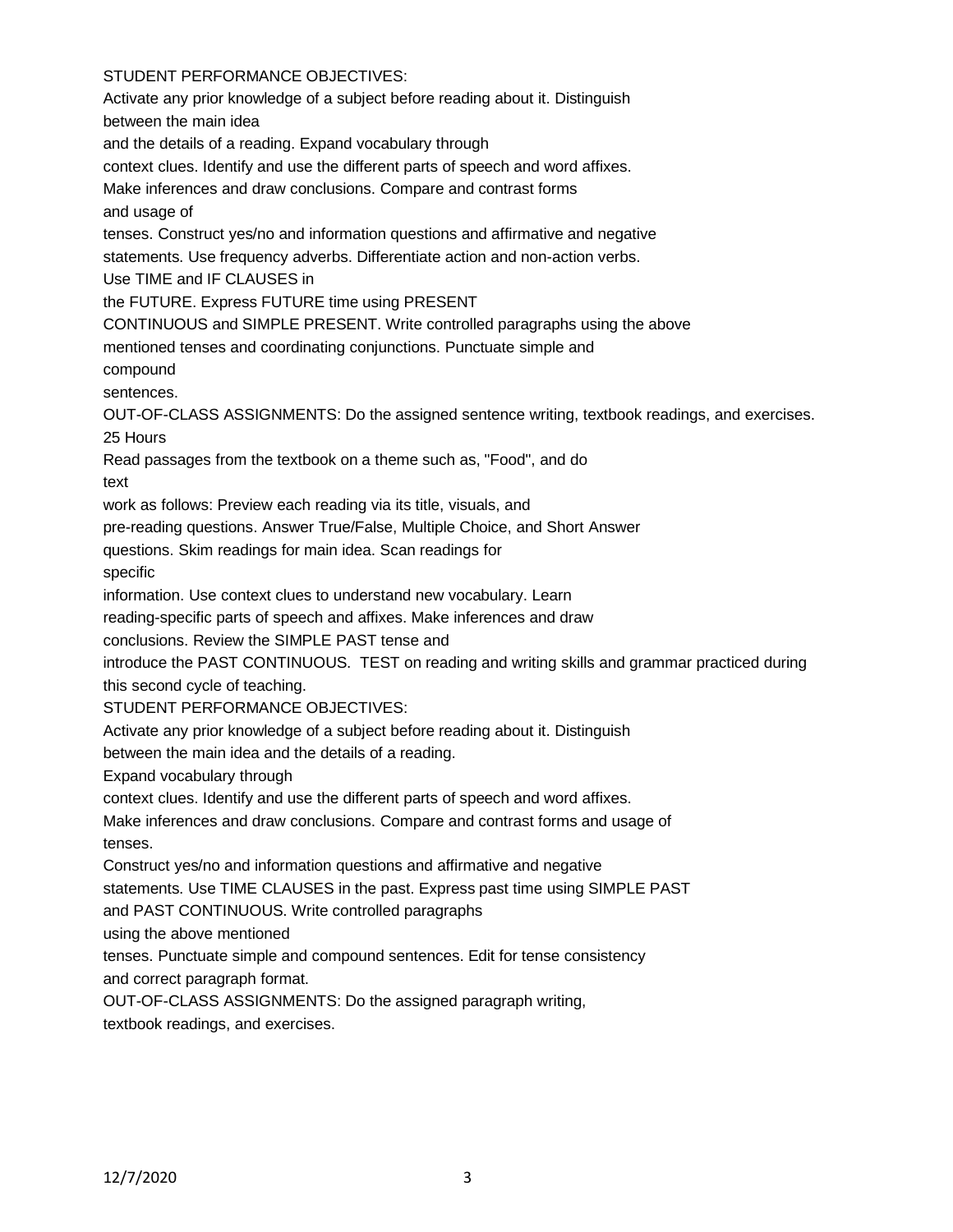# 25 Hours

Read passages from the textbook on a theme such as, "Customs and

Traditions", and do text work as follows: Preview each reading via its title, visuals, and

pre-reading questions. Answer True/False, Multiple Choice, and

Short Answer questions. Skim readings for main idea. Scan readings for

specific information. Use context clues to understand new

vocabulary. Learn

reading-specific parts of speech and affixes. Make inferences and draw conclusions. Review NOUNS and PRONOUNS.

TEST on reading and writing skills and grammar practiced during this third cycle

of teaching.

STUDENT PERFORMANCE OBJECTIVES:

Activate any prior

knowledge of a subject before reading about it. Distinguish

between the main idea and the details of a reading. Expand vocabulary through

context clues. Identify and use the different parts of speech

and word affixes.

Make inferences and draw conclusions. Compare and contrast forms and usage of

tenses. Construct yes/no and information questions and affirmative and negative

statements. Spell SINGULAR and PLURAL noun forms. Differentiate between COUNT and NONCOUNT nouns and use with

appropriate QUANTIFIERS (much, many, a little, a few, etc.). Identify the function of a noun in a sentence (SUBJECT, OBJECT, OBJECT OF A PREPOSITION). Use NOUNS AS ADJECTIVES. Substitute appropriate

PRONOUNS (SUBJECT, OBJECT, POSSESSIVE, REFLEXIVE, POSSESSIVE ADJECTIVES) for nouns. Analyze short paragraphs to decipher meaning and nuance. Write paragraphs using the above mentioned parts of speech.

Punctuate simple and compound sentences. Edit for tense consistency and correct paragraph format. OUT-OF-CLASS ASSIGNMENTS: Do the assigned paragraph writing, textbook readings,

and exercises.

25 Hours

Read passages from the textbook on a theme such as, "Famous People",

and do text work as follows: Preview each reading via its title, visuals, and

pre-reading questions. Answer True/False,

Multiple Choice, and Short Answer

questions. Skim readings for main idea. Scan readings for specific

information. Use context clues to understand new vocabulary. Learn

reading-specific parts of speech

and affixes. Make inferences and draw

conclusions. Review ADJECTIVES and ADVERBS. TEST on reading and writing skills and grammar practiced during this fourth cycle of teaching.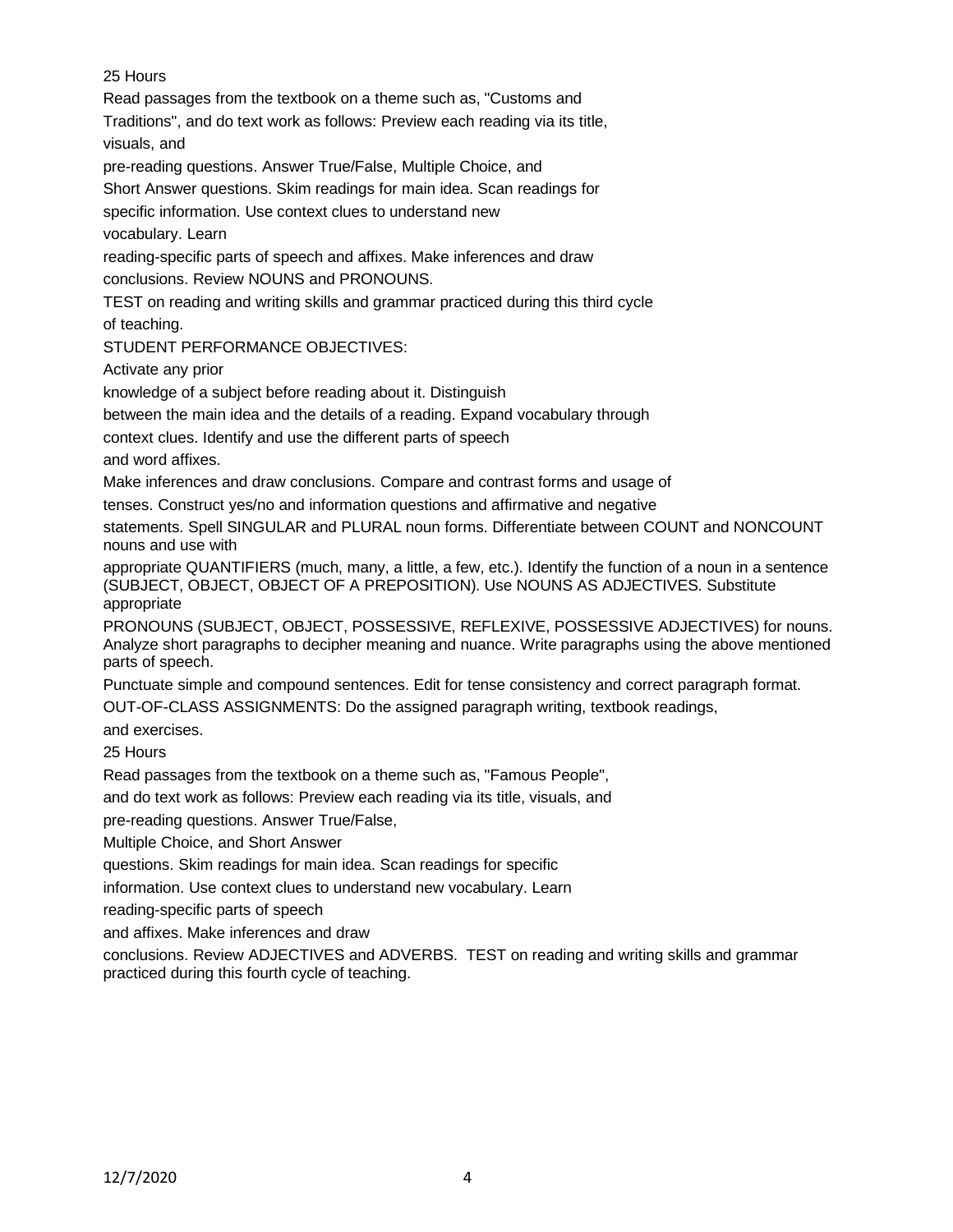# STUDENT PERFORMANCE OBJECTIVES:

Activate any prior knowledge of a subject before reading

about it. Distinguish

between the main idea and the details of a reading. Expand vocabulary through

context clues. Identify and use the different parts of speech and word affixes.

Make inferences and

draw conclusions. Compare and contrast the form, function

and placement of ADJECTIVES and ADVERBS in a sentence. Analyze short paragraphs to decipher meaning and nuance. Use SINCE,

FOR, ALREADY, YET, STILL and ANYMORE. Write controlled paragraphs using the

above mentioned parts of speech and

tense. Punctuate simple and compound

sentences. Edit for tense consistency and correct paragraph format.

OUT-OF-CLASS ASSIGNMENTS: Do the assigned paragraph writing, textbook readings, and exercises.

6 Hours

REVIEW various parts of course content depending on student need.

STUDENT PERFORMANCE OBJECTIVES: Review and practice reading skills taught.

Read, write and correctly punctuate

simple and compound sentences utilizing the

verb tenses and other parts of speech studied in the course. Manipulate

sentence forms (questions, negatives, affirmatives).

OUT OF CLASS ASSIGNMENTS: Do the assigned textbook reading and exercises.

2 Hours

# **METHODS OF INSTRUCTION:**

Reading, lecture, discussion, pair work, small and large group activities, written and oral textbook exercises, paragraph writing in controlled and free contexts, reading and analysis of model paragraphs, self-evaluation, test feedback.

# **OUT OF CLASS ASSIGNMENTS:**

Required Outside Hours: Assignment Description: Textbook exercises.

# **METHODS OF EVALUATION:**

Writing assignments

Percent of total grade: 20.00 %

Writing Assignments: Percent range of total grade: 20 % to 40 % Written Homework Other: guided paragraph writing

Objective examinations

Percent of total grade: 60.00 %

Objective examinations: Percent range of total grade: 60 % to 80 % Multiple Choice True/False Matching Items Completion Other: paragraph reading and writing